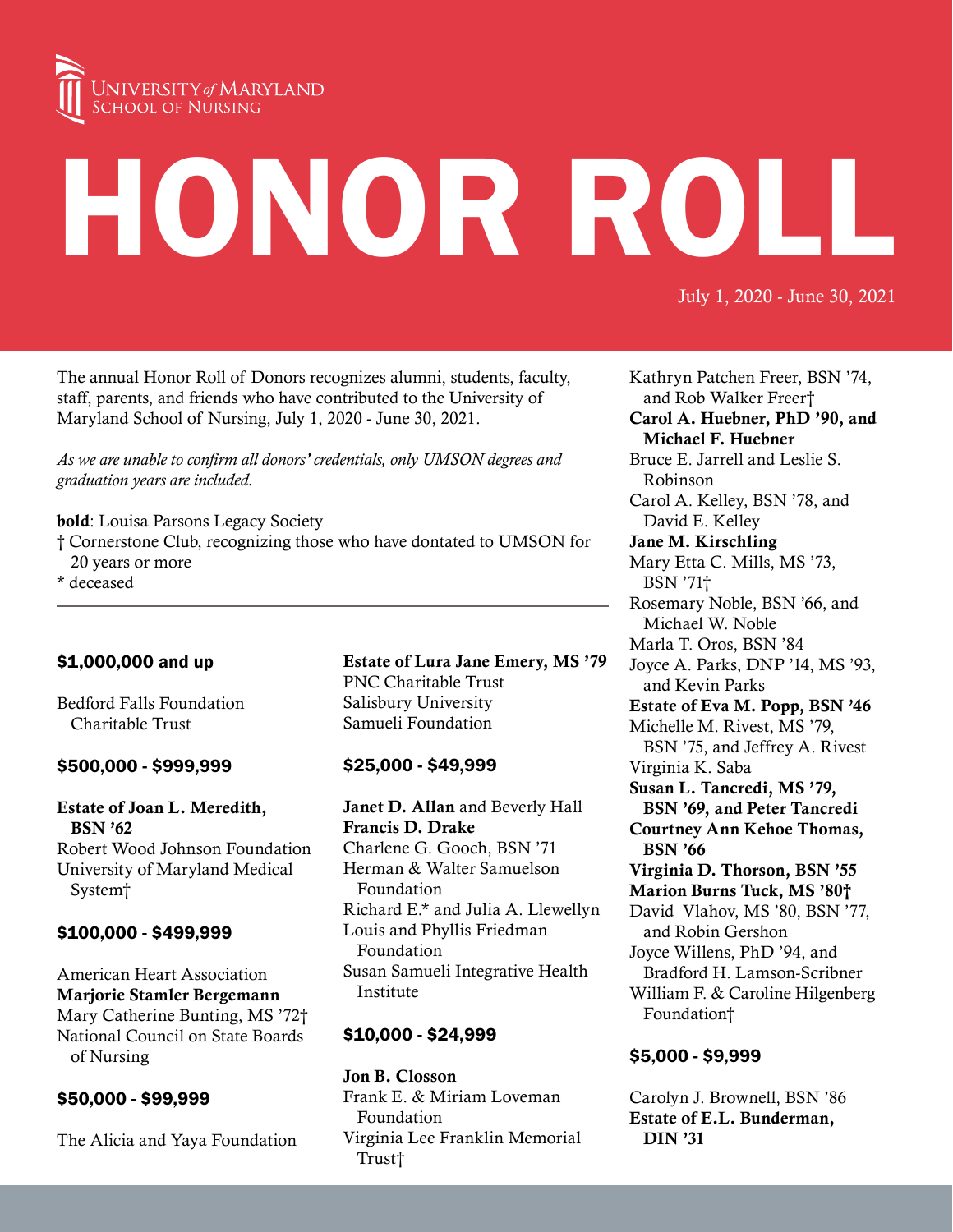Judith A. Freitag, BSN '77 Deborah Greenspan Winifred S. Hayes, MS '74, BSN '71† Wallace J. Hoff Henrietta D. Hubbard, BSN '73 Jeanette A. Jones, MS '70† Anita M. Langford, MS '79, BSN '77† Myrna E. Mamaril, MS '93 Merritt Properties Sharon L. Michael, BSN '71† Linda E. Rose, PhD '92, and William G. Smillie Patricia A. Saunders, BSN '68† Sandra A. Schoenfisch, MS '76† Eleanor B. Schron, PhD '08, MS '79, and Spencer R. Schron Alan J. and Kylanne G. Silverstone Sue Song

## \$2,500 - \$4,999

Jeanne Ascosi, BSN '74† Sara K. Barger, BSN '67 Cecil J. Clark Jr., MS '90† Kathleen A. Clark, BSN '73 CVS Health Foundation Jill A. DeCesare, BSN '69† Emily P. Deitrick, BSN '68 Susan G. Dorsey, PhD '01, MS '98 Barbara A. Dralnick, MS '72 James L. and Malinda Hughes Karen Huss, MS '75, BSN '69, and Richard Huss Karen A. McQuillan, MS '86, BSN '81, and Robert V. McQuillan III† Norma J. Melcolm, MS '69† Glenda B. Motta, BSN '71 Elizabeth S. Niemyer, BSN '78, and John Niemyer Elizabeth G. O'Connell, MS '74, BSN '73† Pennsylvania State University Kevin and Sherry B. Perkins Martha J. Shively, BSN '72 Sigma Theta Tau Inc. Pi Chapter† \$1,000 - \$2,499

Maxine H. Counihan Aldridge, BSN '02 Archdiocese of Baltimore

Nellie C. Bailey, MS '93 Shawn C. Becker, MS '05† John Bing Deborah L. Bowers, BSN '78 Kim A. Burks, BSN '01, and Robert Burks Jr. Marlene H. Cianci, MS '66, BSN '65† Claudette C. Clunan, BSN '72† Community Foundation of Frederick Co. Lynne M. Connelly, MS '78, BSN '76 Linda K. Cook, PhD '05, MS '97 Corel Corp. Carla M. Cunningham, BSN '71 Marla J. De Jong, MS '96 Janice M. DiGrazia, BSN '81 Bradley T. and Barbara K. Foote Norma K. Francis, BSN '62 Friends of Shirley Nathan-Pulliam Gerontological Advanced Practice Nurses Association Rosa R. Goldstein, BSN '58, and Lawrence Goldstein John D. Guberski Dinah L. Halopka, BSN '74† J Taylor Harden, MSN '77, BSN '72 Barbara R. Heller and Fred Walsh† Louise S. Jenkins, PhD '85, MS '81† Elizabeth K. Johnson, MS '08, and Richard N. Johnson George and Christine A. Johnson Jean M. Jones, BSN '72 Joseph H. Kelly, MS '85, BSN '77, and Mary C. Kelly Joanne E. King, MS '03, BSN '80 Loree S. La Chance, BSN '89 Ruth J. Lee, DNP '10, MS '04 Nancy B. Lerner, DNP '10, MSN '74, BSN '66 Wendy L. Lessler-Derechin, BSN '93 Connie Mackowiak, BSN '69† Ann B. Mech, MS '78, BSN '76 Philip T. and Brenda Gay Mercer Ann N. Merkel, BSN '56 Margot Kelley Miles, BSN '70† Betty Jane Mincemoyer, DIN '48† Kathryn Lothschuetz Montgomery, PhD '97, and John B. Montgomery Roxanne Moran, MS '79, BSN '71 Charlotte E. Naschinski, MS '82† Barbara M. O'Connor, BSN '71

#### Thomas S. Paullin

Malinda M. Peeples, MS '97 John M. Preto, BSN '77, and Jane F. Preto Raymond James Charitable Endowment Fund Elizabeth Boyer Reeder Carol A. Romano, PhD '93, MS '85, BSN '77† Pamela Reik Schrank, BSN '68, and W. Winslow Schrank† Susan E. Simms, BSN '78 Galen J. Smith Jacquelyn M. Jones Stone, MS '71 Janice M. Thompson, BSN '62, and Phillip E. Thompson Jo Gail Wenzel, BSN '67

#### \$500 - \$999

American Endowment Foundation Minjeong An, PhD '13 Linda Daley Atila Janet C. Austen, MS '07 Noranne M. Basham, BSN '83 Kimberlie A. Biever, MS '07, MS '00 Barbara K. Boland, MS '73† Marita S. Bowden, BSN '66 Mary M. Breach, MS '72 Sharon A. Childs, MS '91† Linda Costa, BSN '76 Linda K. Diaconis, MS '95 Nancy Eason, BSN '75, and Alan D. Eason Shirley B. Edwards, MS '80, BSN '78† Mary C. Feliciano, MS '79, BSN '75 Julie C. Fortier, MS '68† Mary A. Fullerton-Morgan, BSN '74, and Curt Morgan Bridgitte C. Gourley, DNP '08 Patricia A. Grady, MS '68 Susan E. Gutkin, MS '99 Dorna P. Hairston, PhD '05, MS '88 Pamela V. Hammond, MS '79 Laurette L. Hankins Donna Sullivan Havens, PhD '91 Elizabeth E. Hill, PhD '03 Maeve Howett Catherine Ingle, BSN '61 Jo A. Irving, MSN '70 Teri L. Jackson, BSN '80† Juliette S. Jenkins, MS '78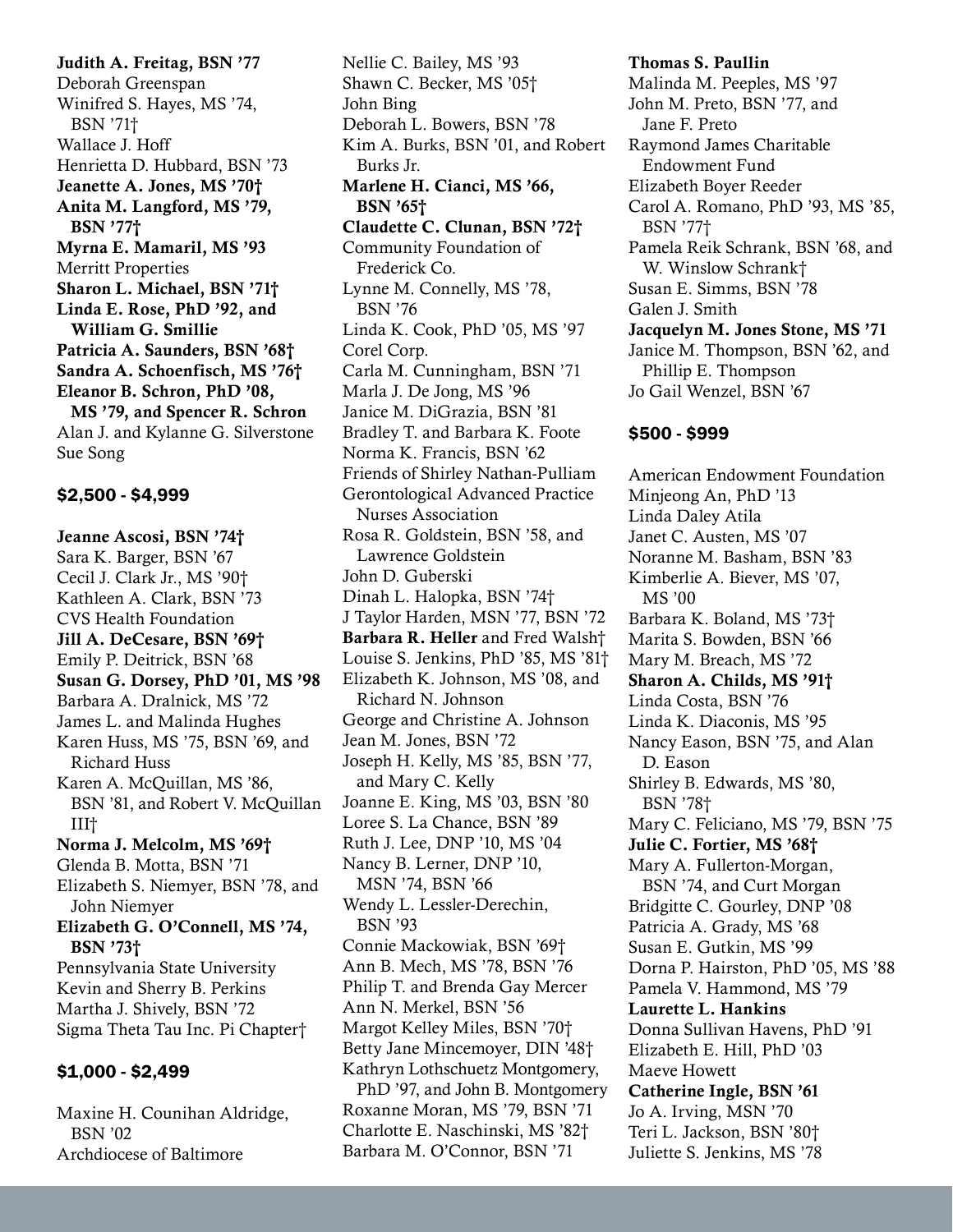Anne M. Kim, BSN '00 Barbara G. Kormann, BSN '66† Shirley J. Lentz, BSN '56† Sherrie G. Lessans, PhD '10 Marianne T. Lynch, BSN '03 Esther E. McCready, DPS (Hon.) '15, DIN '53\* Sandra W. McLeskey Yan Ni, BSN '14 Yolanda A. Ogbolu, PhD '11, MS '05, BSN '04 Karen C. Poisker, MS '81, BSN '78† Harold W. Smith, MS '77, BSN '72† Rebecca S. Stanevich, BSN '73† Sue A. Thomas, MS '73, BSN '69† Robin Varker, BSN '75† Susan M. Wilby, BSN '73† Margaret C. Wilmoth, MS '79, BSN '75 Rebecca F. Wiseman, PhD '93 May C. Wong, MS '74 Ray Wulff Jr. George A. Zangaro, PhD '05, MS '98

## \$250 - \$499

Beatrice V. Adderley-Kelly, MS '71 Anna C. Alt-White, PhD '87† American Nurses Foundation Susan M. Antol, MS '79 Deborah S. Beatty, MS '96 Steffi J. Bokser, BSN '85, and Allan Bokser Karen A. Boliek, MS '93 Marie Boltz Zoe M. Bouchelle, BSN '71 Georgia Boyer, BSN '61† Blanche R. Brown, DNP '15 Colleen M. Burke, BSN '77† Vicki L. Burt, BSN '73 Jeffrey S. Cain† Honora E. Caldwell, BSN '72 Cathleen L. Campbell, BSN '77 Judith H. Carpenter, BSN '66† Mary J. Carroll, MS '96 Barbara J. Chapman-Nellis, BSN '77 Patricia I. Christensen, DNP '14 Robin B. Cohen, MS '73† Kirsten Corazzini Sandra L. Cotton, MS '95 Joanne F. Damon, BSN '68 Thomas B. and Donna N. Day

Robbin B. De Witt, BSN '84 Emilie M. Deady, BSN '72† Jan M. DiSantostefano, MS '93† Donna M. Dorsey, MS '75† Jean B. Dotson, MS '73 Sandra Dunnington, BSN '76, and Kenneth R. Dunnington John W. and Linda P. Foreman Patricia Golembieski, BSN '71† Alexander Good Sonya Z. Goodman, MS '79, BSN '73† Claire P. Greenhouse, BSN '66† Veronica A. Gutchell, DNP '13 Rita M. Haley, BSN '79 Carol Ann Helfrich, BSN '67 Kristine R. Holmes, BSN '74 Gail Jackson Connie A. Jastremski, MS '82, BSN '80† Sandra Jensen, MS '70† Donna L. Kahn, MS '89, and Eric M. Kahn Sally A. Kaltreider, MS '88† Jane F. Kapustin, MS '85† Lynda A. King, BSN '69 Carolyn C. Knight, BSN '70 Suzanne M. Labansky, BSN '68 Gary M. Lang, PhD '07 Pamela A. Lentz, MS '00, BSN '84 Kathleen M. Martin, DNP '08, MS '97 Carolyn J. Means, BSN '81 Beverly Miller Mark and Beverly Nadel Elizabeth A. Ness, MS '93† Nteligen LLC Patricia B. O'Donnell, MS '76, BSN '70 Samson A. Omotosho, PhD '98 Lillian A. O'Neill, BSN '81 Margaret A. Pedersen, BSN '74 Robin Prothro, BSN '79 Katherine J. Reichelt, BSN '64 Renaissance Charitable Foundation Inc. Barbara A. Reville, DNP '11 Patricia Schaefer Marilyn S. Schmitter, BSN '64 Kari L. Schoening, BSN '53 Deborah Lynne Schofield, DNP '09, MS '95 Richard J. and Cynthia C. Sikorski Elizabeth P. Smith, MS '99

Debra A. Spencer, MS '99 Joan M. Stanley, MS '78 Barbara A. Stepura, MS '85 Sheri B. Stern, MS '91, BSN '75† Elsie M. Stines, DNP '15, MS '00 Wienshet Teklu, BSN '99 Bernadette R. Thomas, BSN '04 Margaret E. Trimble, BSN '67 Renay D. Tyler, BSN '89 Sandra B. Warner, BSN '60 Mary L. Wetter, MS '92 John W. Willis Jr., BSN '93

#### \$100 - \$249

Deborah B. Adams, BSN '91 Brenda M. Afzal, MS '99, BSN '98 Nancy R. Alga, BSN '76 Laura L. Allen, MS '15, BSN '06 Lisa Allman, BSN '93 Maureen S. Anderson, MS '09, BSN '01 Ella J. Angell, MS '98 Cathy L. Attanasio, BSN '73 Barbara A. Avery, BSN '70 Oluchi J. Ayichi '17, DNP '17, MS '11 Isatu Negeh Bah, MS '12, BSN '99 Janis L. Bahner, BSN '71 Christine L. Barclay, BSN '77 Kathy D. Barnes Barbara A. Barrett, MS '78 Robin Barthlow-Busan, BSN '81 LaKeisha D. Beasley, MS '07 Cecile M. Behneman, BSN '69 Abbe R. Bendell, BSN '74 Patricia K. Beneshan, BSN '66 Joan R. Benfield, MS '92† Eva K. Berkow, BSN '59† Andrea Caldwell Berndt, MS '89 Suzanne J. Best, MS '06, BSN '01 Mary Griffin Bey, BSN '75 Sabrina L. Bielefeldt, MS '15 Pamela J. Biernacki, BSN '83 Roberta S. Billman, BSN '74 Mary L. Bodt, BSN '83 Kathleen K. Boyd, BSN '89† Katy Kreitzer Boyd Estate of Margaret E. Brandt, DIN '50 Andrea Brassard Kristi B. Brennan, MS '97, BSN '83 Wanda L. Brethauer, MS '96 Voncelia S. Brown, MS '82, BSN '78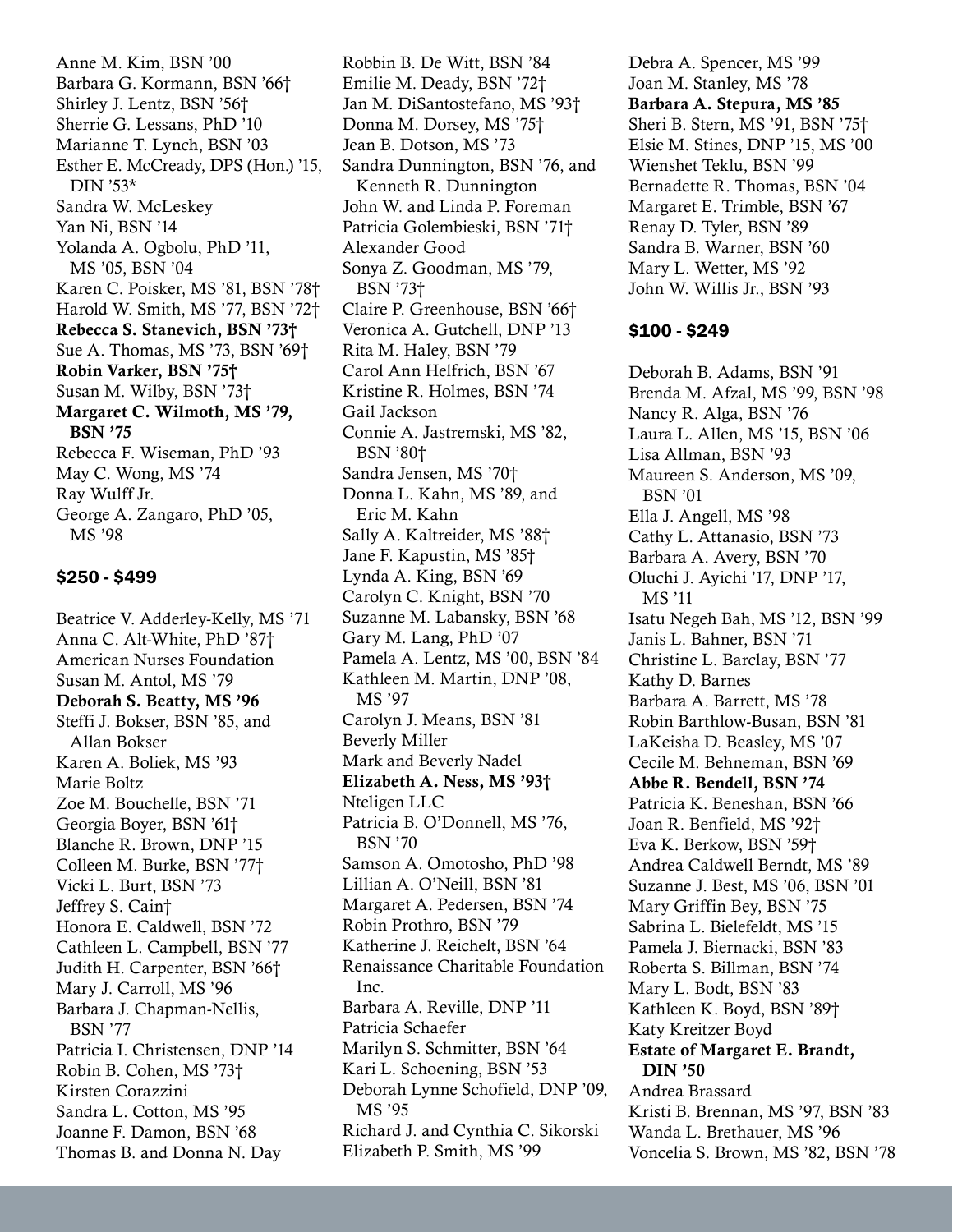Constance S. Browning, BSN '65† Carola Bruflat, BSN '68 Nicole W. Brynes, BSN '11 Elaine M. Bundy, DNP '11, MS '09, BSN '75, and Mark Bundy Barbara J. Bungard, MS '11 Lisette K. Bunting-Perry, BSN '83, and James Perry Brooke K. Buppert, BSN '06, and William G. Buppert Charon M. Burda, DNP '16, MS '03 Ann W. Burgess, MS '59 Rose M. Burke, BSN '74 Pamela J. Burns, BSN '69 David S. Bush, MS '09 Michelle Butler, MS '01 Mary Wolf Byrnes, BSN '77, and Kevin M. Byrnes Kathryn A. Cadwell, MS '93, BSN '75† Rosanne T. Calure, MS '96, BSN '91 April A. Campbell, BSN '91† Kathryn D. Capozzoli, MS '80 Nadine Earl Carey Artur Caridha, BSN '07 Berlyn S. Carlson, BSN '73† Erika Carlson-Hiles Cory T. Carpenter Ruth M. Carroll, PhD '90 Kathleen G. Charters, PhD '98 Ling-Yin Chen Sharla Chinniah, BSN '21 Jane B. Clemmens, DIN '50† Frona S. Colker, MS '74† Imogene S. Combs, BSN '69† Barbara L. Conrad, BSN '73† Stacey Conrad Karen A. Cook-Henderson, BSN '72 Maura P. Cornell, BSN '80† Gail Cowan, MS '85† Joan L. Creasia, PhD '87 P. Dale Every Creighton, BSN '58 Georgia E. Cusack, MS '99, BSN '84 Mai A. Dahmas, BSN '05 Amy L. Daniels, PhD '18, MS '12, BSN '89 Renee R. Dash, MS '04 Leslie W. Daugherty, BSN '75† Charlotte E. Davies, MS '68 Bertha L. Davis, MS '77 Linda Lindsey Davis, PhD '84† Mary E. De Salvo, MS '93

Hazel G. Deneane, BSN '61 Amanda H. D'Erasmo, BSN '95 Sarah M. DeRossi, BSN '66 Katherine Krone Dever Marsha H. DeWeese, MS '93 Valerie DeWeese, BSN '81,† and Dale K. DeWeese Charlotte C. Diedrich, BSN '57 Inez Haynie Dodson Margaret A. Dooling, MS '80 Patricia L. Dorio, BSN '95 Carol Swamidoss Douglas, BSN '85 Ana C. Duarte, PhD '18, MS '09, BSN '06 Elizabeth S. Duda, BSN '69 Patricia A. Dumler, BSN '83 Kay F. Edwards, BSN '67 Adedayo A. Ekundayo, PhD '96 Ann Louise Ellenson, BSN '70† Shane P. Ellis, MS '11 Barbara Engh, MS '80, BSN '74† Donna M. Feickert-Eichna, BSN '73 Marylouise K. Felhofer, MS '91 Sherry D. Ferki, BSN '71 Adriana Fessler, BSN '90 Judith G. Flemmens, BSN '67 Julius A. Fomengia, BSN '05 Lark A. Ford, BSN '76 Katherine Fornili, DNP '16 Margaret A. Franckhauser, MS '82 Erika Friedmann Corinne Friend, BSN '86 Wanona S. Fritz, MS '78 Elizabeth M. Galik, PhD '07 Alexandra A. Garcia, MS '95 William J. Gardiner Doris Garrington, BSN '52 Denise C. Geiger, BSN '79† Audrey G. Gift, PhD '84 Judith K. Gilbert, BSN '84 Robyn C. Gilden, PhD '10, MS '01 Vicki L. Gillmore, PhD '90, MS '77, BSN '76† Diana M. Gomez-Barden, MS '07, BSN '90 Antoinette M. Gonzalez, BSN '55 Ellen J. Gorman, MS '93† Mary J. Graham, MS '80† Margaretta C. Grimm, MS '86, BSN '81 Patricia A. Grinnell, MS '65 Anne O. Hacker, BSN '57 Mary S. Hagan, BSN '89 Bonnie M. Hagerty, MS '77†

Carole F. Hair, MS '79 Ruth M. Harris, MS '81, BSN '79† Joseph B. Haymore, DNP '16 Joan N. Hebden, MS '85, BSN '75 Phyllis B. Heffron, BSN '74† Rita C. Hendershot, BSN '69 Frances E. Henderson, MS '80 Donna C. Herndon, BSN '69 Viola S. Hibbard, BSN '88 Ellen M. Hilsheimer, MS '73† Ann G. Hoffman, MS '11 Samuel Hoffman Jr., BSN '98 Beadie L. Holden, BSN '77† Eileen B. Hollander, MS '89, BSN '83, and Craig Hollander Patricia A. Hong, BSN '72 Jane M. Houck, MS '84† Jennifer N. Hrabowski, BSN '99 Kathleen B. Hurley, MS '91 Shannon K. Idzik, DNP '10, MS '03 Iris F. Ingber, BSN '71 Maranda C. Jackson-Parkin, PhD '13, MS '06 Nadine M. Jacobson, MS '01, BSN '82 Anne L. Jeffcott, MS '04 Karen A. Jeffries, MS '91 Patricia M. Jess, MS '92 Jane B. Johnson, DIN '47\* Lisa M. Johnson, BSN '87 Kayley Jones, BSN '19 Daryl E. Jordan Wendelyn D. Joynes, BSN '85 Bonnie E. Keene, BSN '71† Abidogun B. Kehinde, BSN '99 Linda M. Keldsen, MS '14 Sandra L. Kendall Rita A. Kerrick, BSN '71 Gail G. Kestler, BSN '71† Barbara J. Kinder, MS '74 Grace Harlow Klein, MS '68 Mary Shelley Darling Knach, BSN '79 Margaret A. Tangires Koenig, BSN '84, and Thomas W. Koenig Ann Kolanowski Miata Koroma, MS '18, BSN '11 Bronislaus L. Kosiorowski, MS '72 Mary Jean Kotch, BSN '74 Elizabeth A. Krug, MS '10 William K. Kumodzi, BSN '14 Nancy Lacy, BSN '54 Vivian A. Lane, MS '85, BSN '80 Gail Schoen Lemaire, PhD '96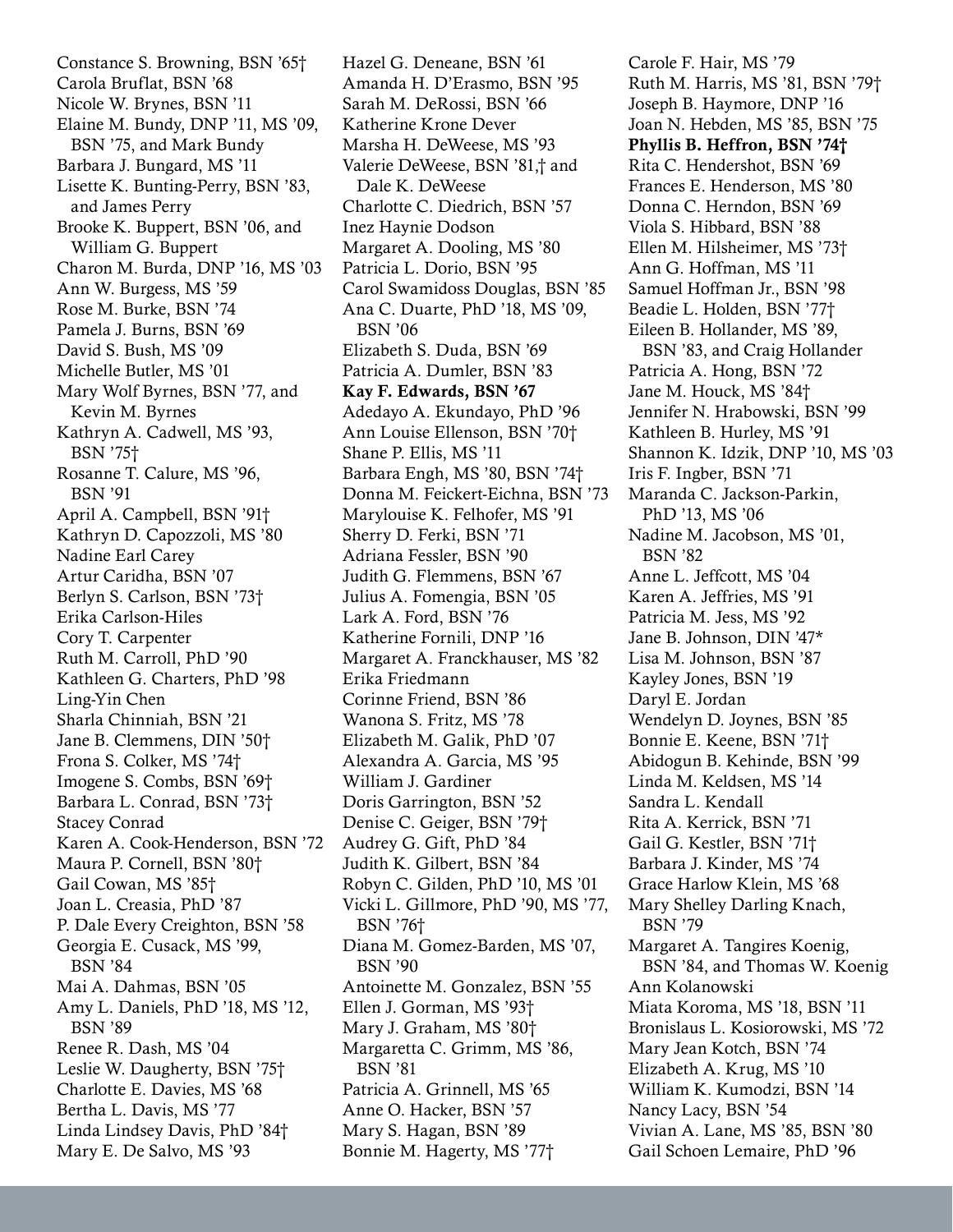Patricia A. Lewis, BSN '80 Shirley Eppel Liberman, BSN '55† Dorothy Liddel, BSN '61† Katherine N. Linden, BSN '77† Judith D. Lobis, BSN '67 Nancy Lougheed, BSN '61 Denise T. Lowman-Kedzierski, BSN '81 Laurice P. Lucas, BSN '82 Kathleen T. Lucke, PhD '96 Tim and Bobbie Mace Karen M. Mack, MS '01, BSN '83 Dianne L. Mackert, BSN '72 Barbara J. Major, BSN '74 Carole A. Malinowski, BSN '77† Vivian T. Jenkins Malloy, BSN '77 Sandra B. Malone, PhD '98 Jane E. Mansfield, BSN '76† Jo Ellen Marek, BSN '64† Katherine L. Matrakas, MS '91, BSN '80 Jeanne A. Matthews, PhD '91 Gloria J. Mayfield, MS '72 Anne E. McArdle, BSN '74† Donna Behler McArthur, PhD '98, BSN '76 Noel V. McCaman Lisa S. McCarl, MS '84, BSN '81, and Clayton S. McCarl Jr. Marie C. McCarthy, MS '79 Carmel A. McComiskey, DNP '10, MS '96 Margaret A. McEntee, MS '73† Debra S. McFadyen, BSN '87 Elizabeth Burke McGinn, BSN '82 Beverly J. Meadows, PhD '06, MS '84, BSN '69 Pamela M. Miceli, BSN '80 Michele A. Michael, MS '74 Christine C. Miller, MS '92, BSN '89 Gayle Sharon Miller, BSN '66 Marilyn J. Miller, PhD '00, MS '81, BSN '79 Nancy J. Miller, BSN '73 Audrey Miller-Sydney Priscilla O. Mills, BSN '69 Marik A. Moen, PhD '18 Carol Moore Charles Moore Athol Morgan Vannesia D. Morgan-Smith, BSN '80†

Cristina B. Mullenix, DNP '19, BSN '08 Melissa A. Murdock, BSN '89 Rosemary E. Murphey, BSN '79 Bonnie M. Murphy, BSN '82 Cheryl Murphy Linda A. Murray, DNP '16, MS '84 Marina V. Needham, MS '06, BSN '98 Gina D. Negri, MS '03 Lois H. Neuman, BSN '63† Laurie Newitz Myra N. Njapau-Dove, DNP '20 Veronica P. Njie-Carr Allan S. and Martha P. Noonan Herminia G. Nudo, BSN '63† Raymond M. Nudo, MS '04, and Karin T. Nudo, MS '04, BSN '93 Maidana K. Nunn, MS '63 Simone M. Odwin-Jenkins, DNP '19 Patricia A. O'Hare, MS '76† Diane E. Olechna, MS '00 Clara Arehart Olivas, MS '67 One Heart LLC Daniel J. O'Neal III, BSN '66 Lynn M. Oswald Janet M. Ottney Onyi Ozoji Yunie G. Pak, BSN '20 Janel C. Parham, MS '02 Anna L. Parker, BSN '68 Brenda Pat, BSN '73 Linda T. Patterson, BSN '72 Steven Pease Robert A. and Nancy M. Peavy Terry S. Peck, BSN '82 Laura P. Pendley, BSN '87† Leslie A. Phillips, DNP '16, MSN '96 Regina Phillips, MS '79 Jemima Pierre-Jacques, DNP '20 Daniel E. Piper, BSN '91 Gale S. Pollock, DPS (Hon.) '05, BSN '76 Sharon L. Ponce, BSN '75 Charlene A. Pope, BSN '74 Jeanette Barnes Priest, BSN '71† Mary Ann Pryor Nan K. Pue, BSN '66 Madonna Putz-Vitarello, BSN '84 Julie K. Qashu, MS '10 Suzanne R. Ranson, BSN '76† Lola J. Rathbone, BSN '75

Kristen E. Rawlett, PhD '14 DeVontee Rayford, DNP '20 Camelle S. Redding, MS '10 Karen K. Reichert, BSN '66 Joan A. Reider, BSN '65 Mary Lou Reilly, BSN '59 Laurel A. Renaud, BSN '80† Marianne E. Rhodes, BSN '69 Loretta M. Richardson, MS '71, BSN '68† Hjordis Richstein, BSN '09 Eleanor M. Riordan, BSN '47† Kathleen M. Ripp, MS '95 Nicole M. Ritzau, BSN '07 Ann E. Roberts, BSN '93 Teresa V. Robison, MS '88, BSN '80 Caleb A. Rogovin, MS '92† Natalie J. Rook, MS '85, BSN '72† Joyce Elaine Ross, BSN '62 Janet Rowan, MS '63, BSN '61† Hannah Rupard, BSN '19 Kathleen H. Sabatier, MS '80 Dorothy L. Sabolsice, MS '67† Sharon A. Saunders, BSN '89† Barbara B. Scharf, PhD '09 Chuck M. Schevitz, BSN '81† Madeline H. Schmitt Barbara Schmitthenner, BSN '57† Barbara L. Schulman, BSN '78 Patricia P. Sengstack, MS '88, BSN '82 Margaret K. Seuss, MS '96 Sarah J. Shaefer, PhD '96, MS '80, BSN '74 Mary Ruth Shafer, BSN '73† Janet L. Shapiro, BSN '70 Brian C. Sharkey, MS '00, BSN '98 Phyllis W. Sharps, PhD '88, BSN '70† Suzanne F. Sherwood, MS '93, BSN '87 Christine K. Shippen, MS '98, BSN '73† Deborah K. Shpritz, MS '82, BSN '78, and Louis A. Shpritz Mulikat Abiola Shuaib, BSN '15 Patricia A. Skelton, MS '93 Sharon A. Skozilas, BSN '76 Claudia M. Smith, BSN '65† Sarah Snarski, BSN '19 Jeanine Soliman, MS '09 Laura M. Sorkin, MS '96† Janet R. Southby, MS '71† Katharine S. Speers, BSN '54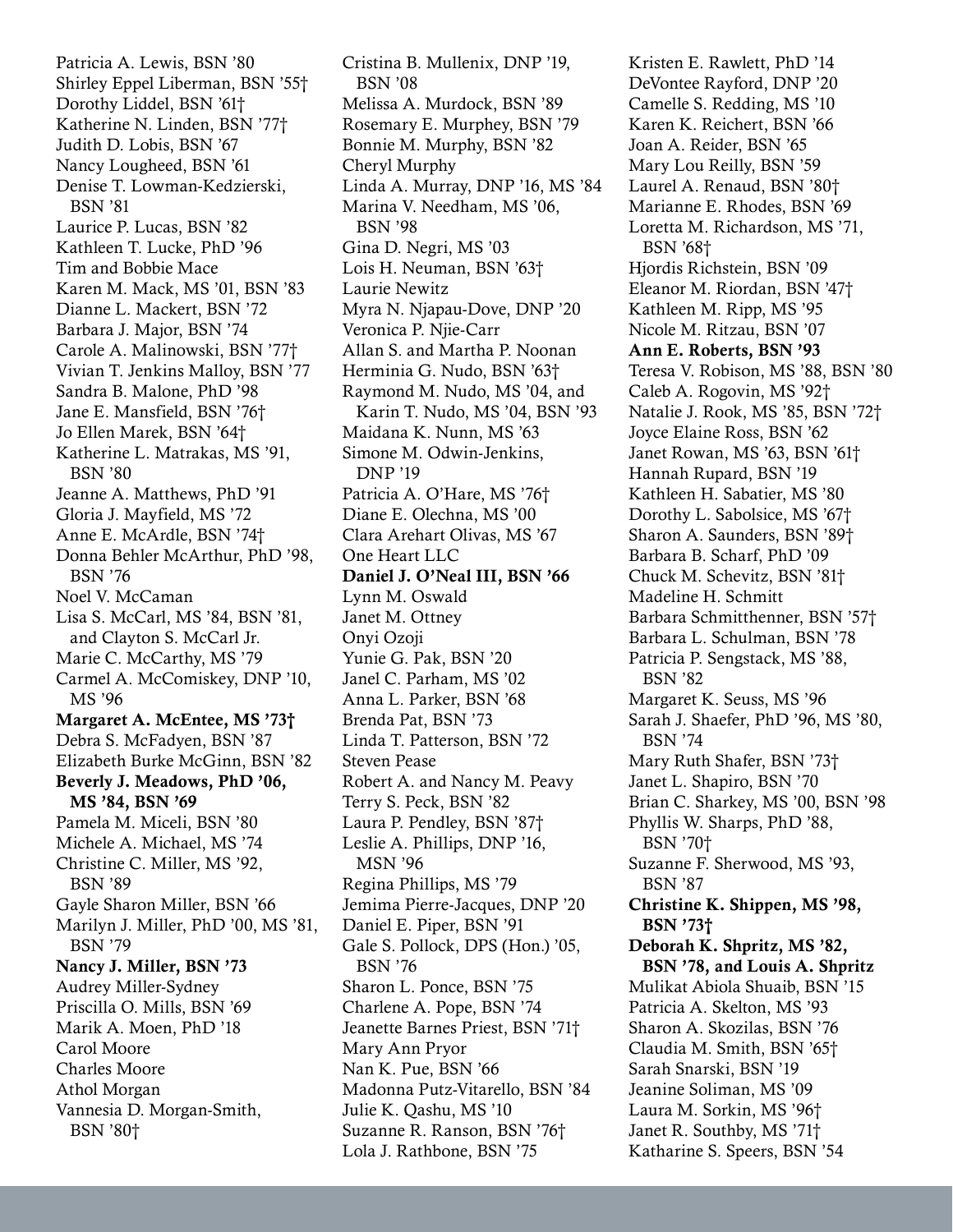Gena Stiver Stanek, MS '85, BSN '80† Mary E. Stewart, BSN '81 Thomas C. Stewart, MS '97 Susan R. Stone, MS '87, BSN '82 Josephine M. Strauss, BSN '71† Richard Sundeen Gail F. Tarlton, MS '02, BSN '00 Barbara N. Terry, BSN '71† Margaret A. Terry, PhD '04 Carol E. Tessman, BSN '67 Arnaud Timamo, MS '15 Rita H. Tonner, MS '98, BSN '71 Patricia T. Travis, PhD '88, MS '76, BSN '69 Natalie L. Troup, MS '97 Nina K. Ungar, BSN '83 Ronnie Ursin, MS '07, BSN '05 Jane M. Vardaro, MS '77, and Joseph E. Vardaro Visiting Angels of Baltimore East Lorrie Voytek Duy Vu, BSN '13 Elaine M. Walizer, MS '88† Mary Patricia Wall, PhD '04 Lesley A. Walther, BSN '17 Suzanne D. Walton, MS '87, BSN '78† Jessie Wang, BSN '00 Carol D. Watkins, MS '10 Linda Elaine Wendt, PhD '91† Robert W. West, BSN '14 Ouida E. Westney, MS '65 Paula A. Wiegel-Thrasher, BSN '73 Linda L. Williams, MS '70 Adele Wilzack, MS '66† Barbara V. Wise, PhD '99, MS '82 Susanne M. Wisniewski, BSN '77 Gerald L. Wollman, BSN '86 Judith R. Wood, BSN '71 Donna J. Wooditch, BSN '74 Eileen M. Wyant, BSN '72 Gina Ng Yap Sherry L. Zane, BSN '69 Marie-Aline Zappia-Kuzmack, MS '95

## \$50 - \$99

Patricia D. Adams Paul K. Addae, BSN '05 Kathleen E. Agnes, MS '01 Elvis Amardi, BSN '18 Lesley L. Amnott, BSN '14 Ewuradwoa K. Ampiah, MS '14 Erin M. Anderson, MS '10 Gregory N. Anderson, BSN '20 Cheryl A. Andrews, MS '99, BSN '77 Ronoldo O. Appleton, MS '17 Cynthia A. Arnold, MS '95 Kim L. Vanden Assem, MS '11, BSN '87 Diane Atchinson, MS '78 Diana J. Banzhoff, MS '91 Brigitte Bard Mary T. Barnes, BSN '83 Molly W. Bartlett, MS '95, BSN '84 Mark B. Bauman, BSN '89, and Monika E. Bauman, MS '10, BSN '90 Judeth M. Beverly, MS '12, BSN '04 Joan S. Bird-Eisenhauer, BSN '56 Rose M. Blakely, MS '01 Janet L. Blank, BSN '88 Sandra J. Boettinger, BSN '18 Christine Boltz, MS '98 Florence A. Bowen, BSN '49 Helen A. Bozzo, MS '76, BSN '65† Maureen S. Bravo, BSN '74† Terri C. Broemm, BSN '83 Patricia D. Brooks, BSN '56† Barbara Sue Brown, BSN '62 Sonia P. Brown, DNP '15, MS '99 Brittney Burke, BSN '19 E. Bronwyn Byron, BSN '79 Cara A. Caccamisi, BSN '19 Elizabeth J. Calabresa-Korger, MS '91 Wendy Camlin, BSN '92 Cynthia A. Carbo, BSN '78 Marie Carle, BSN '19 Shaunta J. Chapple '20 Nora C. Cincotta, MS '97 Nicolle C. Ciofalo, BSN '98 Monica J. Clark-McGrew, BSN '80 Betty J. Clifford, MS '79† Rochelle G. Conn, MS '94 Ruth Ann Cornali, BSN '70 Lauren M. Covington, PhD '18, MS '12 Nancy S. Crouse, BSN '74 Jennifer L. Cummins, BSN '87 Barbara Dayhoff Curtis, BSN '77, and William M. Curtis IV Joan M. Davenport, PhD '00 Beverly A. Dearing-Stuck, MS '78, BSN '69

Debobeth Medical Center LLC Mary H. Deeley, BSN '71 Ellen R. Deugwillo, BSN '79 Marilyn T. Digirol, MS '72 Carol A. Distasio, MS '73, BSN '71† Madeline Doll, BSN '19 Dawn P. Donohue, MS '00 Carmalyn M. Dorsey, BSN '73 Michelle Dunn, MS '06 Lawrence J. Eberlin, BSN '73 Anne Bratt Elliott, BSN '73 Julie A. Ernst, MS '14 Autumn E. Estep, BSN '20 Karlie M. Ewers, BSN '17 Mercy O. Fadoju, DNP '17, MS '07, BSN '05 Elaine K. Feyder, MS '17 Mary Louise Fine, BSN '79 Carolyn W. Fitzgerald, BSN '78† Barbara E. Fitzsimmons, MS '85, BSN '81 Frances H. Fleming, BSN '59† Olatunji O. Folawewo, DNP '18 Janet Tull Foreman, MS '81, BSN '76† Carol Bauman Forgione, MS '00, BSN '97 Causaunda B. French, MS '77† Donna S. Gipner, BSN '63 Sue A. Goldman, MS '75 Jacquelyn J. Goodrich, BSN '77† Deborah M. Grau, BSN '75 Joan Green, BSN '77 Emily J. Griffith, BSN '56† Carmela Groves, MS '83 Lijun Guan, BSN '05 Patricia M. Haddad, BSN '65† Harold R. Hardinger, BSN '87 Sandy Harrington Kevin Harris Kimberly S. Haus-McIltrot, MS '96 Mindy B. Hayes, BSN '73 Michele D. Heacox, MS '93† Kathleen E. Head, BSN '73 Pam D. Heckler Virginia Hedges, BSN '80 Doris Jean Hekman, BSN '56 Moling Hom, BSN '77 Nadine A. Jacobs, BSN '74, and Stuart L. Jacobs Bonita E. Jenkins, MS '97 Elaine G. Jones, BSN '85 Barry J. Kagan, BSN '11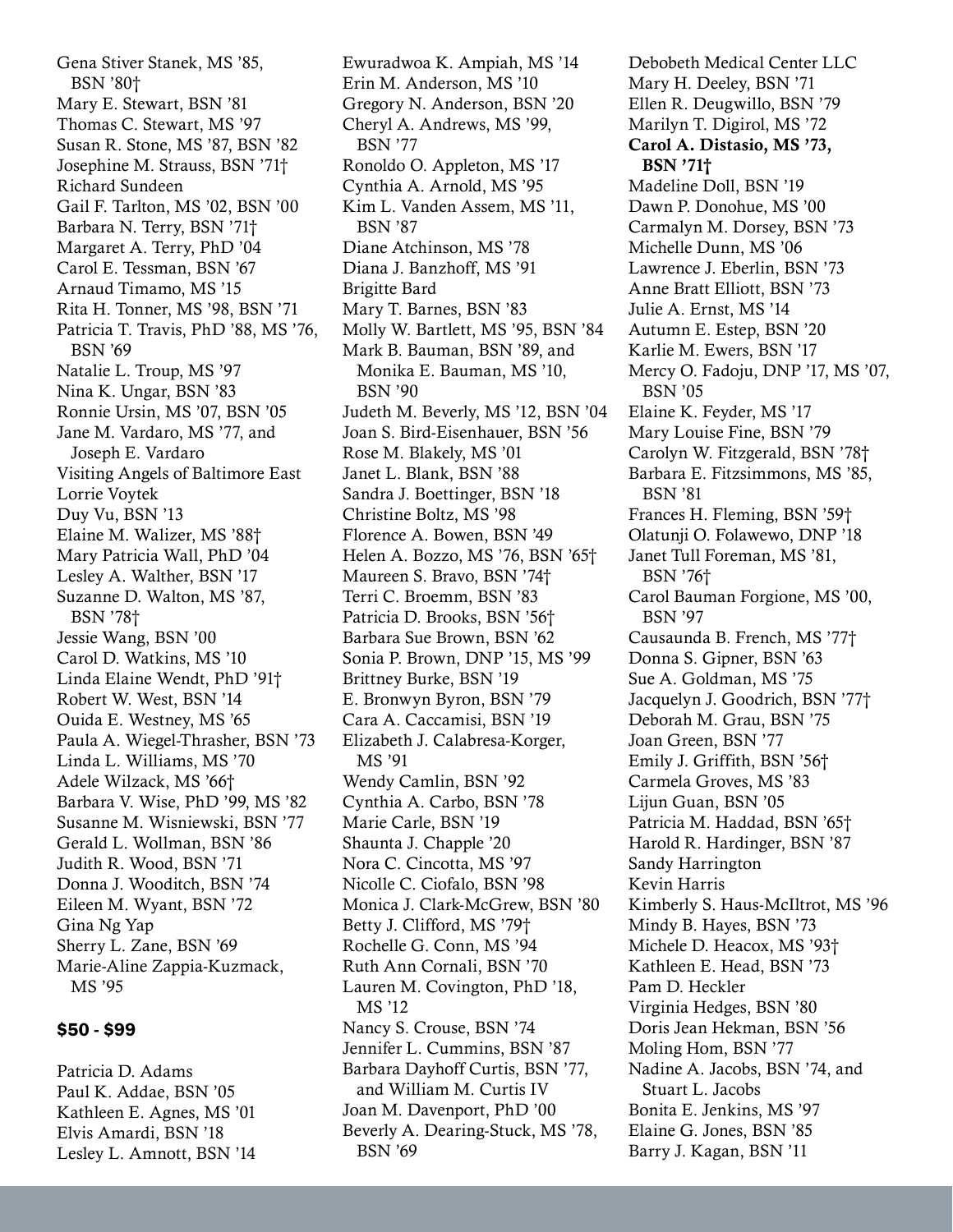Jessica W. Kallaugher, MS '14 Rose Ann Kassel, BSN '73 Jemila S. Kemal, BSN '07 Martha M. Kennedy, PhD '00, MS '96 Louise M. Kirby Sherry L. Kirchner, BSN '83 Mary E. Krovisky, BSN '78 R. Kathleen Kruse, BSN '85 Roslyn Kurman, BSN '73 Lawrence E. Kushner Susan Cooper Labhard, BSN '82 Mary Ann Lancaster, MS '87† Beverly R. Lang, BSN '85, and Martin T. Lang Harriet Leap, BSN '62† Susan Seiler Lerner, BSN '62 Gail L. Lewis, MS '76 Carol A. Libonati, MS '86, BSN '68 Jennifer C. Linehan, DNP '18 Marjorie Lotz Patricia K. Lovaas, BSN '74 Carolyn C. Lower, BSN '51 Mike Lutz Judith E. Maeda, MS '85 Gwynne L. Maloney-Saxon, MS '92 Pamela E. Marcus, MS '78 Nicole T. Marfo, BSN '20 Michele Marsh, BSN '87 Alva Martin, MS '68 Betty Jane Martin Maureen B. Maskarinec, BSN '77† Gracia S. McCabe, BSN '55 Kathleen G. McElroy '18, PhD '16, MS '10 Diane S. McGregor, BSN '74 Gizachew A. Mekonnen, BSN '19 Christy A. Mempin, BSN '18 Debra L. Mendelsohn, BSN '76† Estelle J. Miecznikoski, DIN '51 Jennifer E. Miller, DNP '18, BSN '11 Jennifer C. Mitchell, MS '07 Ronald and Bonnie Moore Joan M. Morris, BSN '97 Amy E. Nahley, MS '17 Nancy D. Neal, BSN '69 Aquilah N. Nelson, BSN '20 Michaele Nesbitt-Johnson, DNP '17, BSN '83 Diana M. Ng, MS '96† Caroline Njane, BSN '07 Stephanie Smith Nordberg, BSN '61 Helen Juten Nowack, BSN '61

Oluwakemi D. Ogunseye, DNP '20 Jennifer Ottney Jardiolyn N. Patterson, BSN '82 Gaynelle L. Pearson, BSN '74 Lynelle Baba Pierce, MS '86 Susan E. Postal, DNP '14, MS '06, BSN '87 Kathryn A. Raley, BSN '97 Shelley D. Rannie, BSN '98 Carol A. Rauen, MS '91, BSN '81† Paula L. Reynolds, BSN '94 Jake A. Rodriguez, BSN '19 Mary A. Rogers, BSN '73 Linda L. Rothenburg, BSN '67 Miguel Sanchez, DNP '20 Perry J. Sayles, BSN '00 Ann T. Scheele, BSN '82 Jane A. Schottler, BSN '68 Carolyn R. Schubert, MS '83, BSN '74 Mary L. Searing, BSN '81†, and Charles W. Shanfelt Chrismond A. Sharpe-Mason, BSN '04 Zuhira H. Shifa, BSN '13 Claudette K. Silberfein, MS '71 Mary A. Snowden, BSN '87 Tara L. Sofia, BSN '82† Sandra F. Stabingas, BSN '68 Diana F. Staley, MS '78 Mary Helen Staley, BSN '54† Debra Haas Stavarski, MS '83 Linda L. Stevens, MS '78, BSN '76 Elizabeth A. Streaker-Bush, BSN '72 Rita E. Talley, BSN '78 Elizabeth K. Tanner, MS '74, BSN '70 Anita J. Tarzian, PhD '98, MS '96 Antia Tebah, BSN '19 Sunil K. Thapa, BSN '20 Caitlin L. Thomas, DNP '20, BSN '13 Deborah M. Tsunoda, MS '98, BSN '81 Ina Francesca Maryz G. Tuazon, BSN '20 Carol Ann Valentine, MS '86, BSN '83 Lucia Maria Valle Barbara L. Van de Castle, DNP '14 Anne Robin Waldman, BSN '58† Joella D. Warner, BSN '64† Elizabeth D. Webster, MS '93†

Frederick K. and Judith G. Weimert Anita Corman Weinblatt Patsy Wiles-Bowers Betty G. Witherspoon, BSN '80 Lentisie T. Woldemeskel, BSN '17 Martha B. Wolf, BSN '70† Nicholas A. Wolf, BSN '10 Bo Kyum Yang, PhD '17 L. Gloria M. Zalos, BSN '71 Sharon L. Zandman-Zeman, BSN '95

#### \$1 - \$49

Dave A. Adeleye, DNP '18, BSN '10 Ademola P. Ademola, BSN '20 Christine M. Althoff, BSN '75 Mary E. Anderson, DNP '19 Karin Ashley, BSN '96 Elizabeth Asika Abena Awuku Gaby A. Barahona, BSN '18 Cheryl Ann Barraco, MS '92, BSN '85 Marilyn W. Barrett, BSN '72 Karen H. Bashir, MS '10, BSN '07, and Jawaid Bashir Amy E. Bauer, BSN '08 Carolyn Bayle Janet M. Beebe, MS '99 Debra A. Beitzell, BSN '88 Sallyann and Charles W. Bell Jr. Susan Bindon, DNP '11, MS '96 Jane L. Blash, MS '94 Claire V. Bode, DNP '15, MS '10 Betty Nedd Bonas, BSN '81 Rusty G. Brandon, DIN '47 Shirley S. Brooks, BSN '78 Laura R. Brosch, PhD '98 Cynthia R. Brunson, BSN '06 Eiann L. Bulatao, BSN '20 James L. Burch Christine L. Byerly, BSN '89 Gwendolyn Callahan, BSN '62 Benjamin Canha, MS '96 Joan Carpenter Althea W. Carter, BSN '97 Debra J. Carter, MS '94 Debra L. Casson-Patton, BSN '84 Sara W. Chedester, BSN '63 Lynn Chen Asifa G. Chughtai, BSN '15 Deborah L. Cicero, BSN '75 Claire J. Cliche, BSN '13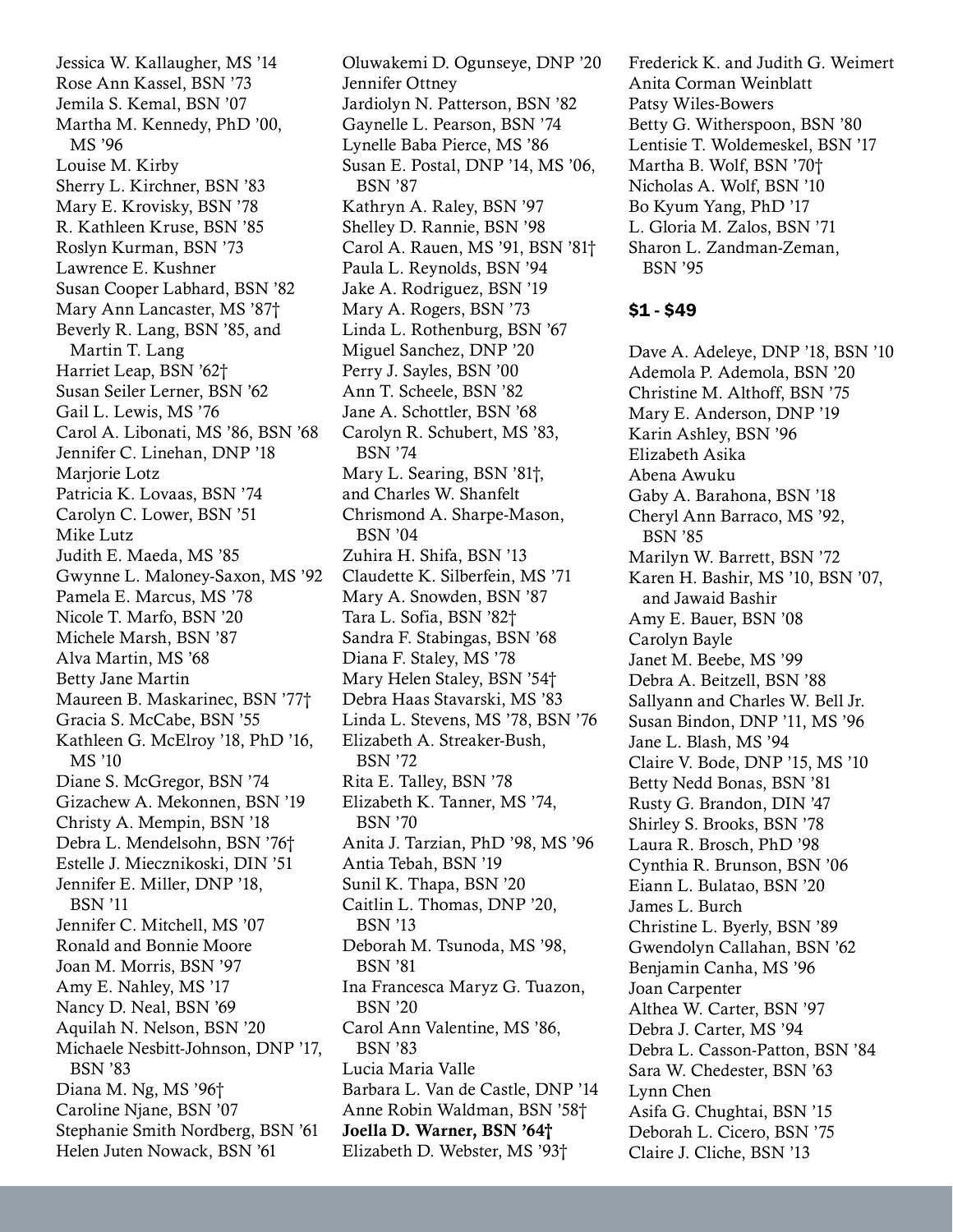Connie S. Cook, BSN '85 Nancy Culpepper Thomas E. Dewey, BSN '78 Caroline L. Diehl, BSN '71† Craig D. Drebing Linda S. Dubansky, BSN '71 Teresa M. Dyer, MS '99, BSN '81 Bonnie W. Ellis, BSN '62† Jeanette Ellis Linda J. Epstein, MS '79, BSN '74† Brian R. Faulkner, BSN '13 Joanne H. Ferrari, MS '79† Kathleen M. Ficco, BSN '79† Laura E. Fisher, MS '11 Martha A. Fisher, MS '85, BSN '83 Jane S. Flis, BSN '83 Adrienne G. Foley, BSN '02 Henrietta V. Footman, BSN '85 Sharon S. Forlenza-Stevens, MS '78 Molly E. Freitag, BSN '03 E. Maxine Fritz, MS '62† Mary K. Fry, MS '82 Chase H. Gardner, BSN '17 Sangeeta Gauchan, BSN '19 Kathy Gesswein Kelly A. Gesswein, BSN '16 Joanne S. Ginley, BSN '83 Jocelyn M. Glister, DNP '17 Gary J. Glowac, BSN '77† Anne J. Grafton, MS '90, BSN '81 Martha Grant Elizabeth S. Greenhouse Beatrice Njweng Gwena, BSN '15 Erin F. Gudger, BSN '13 Shirley C. Guy, MS '94, BSN '73 Lou Ann Harman, BSN '56† Claudine Y. Harris, BSN '81 Charlene Harven, BSN '79 Gail A. Hille, MS '73 Todette L. Holt, BSN '65† Joan C. Hoover, DIN '51 Alexandra E. Houser, BSN '18 Carol M. Hyland, BSN '58† Icare Anesthesia Services LLC Amabue J. Iwudyke, BSN '99, and Chika B. Iwudyke, BSN '05 Ike I. Iyamu, DNP '18 Amy K. Jacobs Mary Anne Jayman, BSN '72 Anitra Johnson Lydia A. Johnson, MS '94 Gloria A. Johnston, BSN '18 Joyce L. Kee, BSN '54† Alexis M. Kim, BSN '15

Jennifer Knox, BSN '19 Eve E. Koehler, MS '13 Christine K. Koly, BSN '11 Laura Koo Diana M. Kotroco, BSN '96 Stacy Zweig Krakower, BSN '99 Dorothy C. Lapenta, MS '82 Victoria R. Lentz, MS '81, BSN '76† Benjamin Lewinson, BSN '21 Tony G. Li, BSN '17 Melissa M. Liddic, BSN '11 Kelli S. Lingg, BSN '78 Linda A. Linton, BSN '00 Dianne A. London, MS '08 Karen M. Lowery-Hall, BSN '84 Diane I. Majeski- Felle, BSN '73 Barbara L. Malchodi Rubin, BSN '78 Joan Nicholason Martellotto, BSN '66† Lelia H. Masaschi, BSN '69 Alexia L. Mbimba, BSN '18 Barbara E. McCarthy, BSN '82 Amy L. McDaniel, BSN '18 Susan F. McDonald, MS '75† Christina L. McKenzie, BSN '93 Vicki Ann McMullen, BSN '69 Rafael Medrano, BSN '19 Marcus A. Melancon, BSN '18 Helen Mettu, BSN '16 Patricia C. Middleton, BSN '61† Margaret Mohler-Strahan, BSN '59† Karen L. Moore, BSN '87† Trellis G. Moore, MS '87 Dolores Morales, BSN '72 Deborah L. Morgan, BSN '96 Michelle M. Moulton, DNP '19, MS '09 Ann H. Myers, BSN '64† Nancy L. Newman, BSN '87 Dolores P. Niedzwiecki, BSN '71 Chinyere L. Ogwo, BSN '02 Adena O'Keeffe, MS '87 Adeola O. Olotu, BSN '06 Callistus N. Onyekah, BSN '02 Tanga A. Ouedraogo, BSN '20 Roslyn B. Peaks, BSN '77 Judy Pemberton, MS '80, BSN '78 Kathleen V. Perryman, BSN '77 Barbara Pittet, MS '89 Susan C. Plafker, BSN '78 Judith A. Pobst, BSN '79 Julie L. Polyniak, BSN '16 Martha A. Popovic, BSN '61

Emidio R. Puliti, BSN '17 Judith Quick, BSN '71 Jeraldine J. Ragan, BSN '72 Elizabeth W. Ratrie, MS '90, BSN '82 Mary A. Reale, MS '74 Cynthia M. Reilly, BSN '79 Erin E. Renaud, BSN '18 Suzanne C. Rice, BSN '63 Priscilla V. Rivera, BSN '77† Michelle M. Rivers, BSN '92 Sage Roth Lorena L. Rivera Rubio, BSN '20 Airelle P. Rucker, DNP '19 Dawna R. Sandler, BSN '84 Carol A. Scavarda, BSN '83 Hilma J. Schleifer, MS '66 Tonya Schneidereith Marie J. Schulman, BSN '68 Rosalind R. Scott, BSN '92 Giordana Segneri Susan J. Seyala, BSN '67† Taia Barton Shabazz, MS '97 Jane E. Shea, BSN '75† Joanne Silbert-Flagg, MS '83, BSN '79 Kimberly A. Simensky, BSN '87 Barbara A. Sitton, BSN '99 Donna H. Skinnell, MS '68 Regina M. Smith, BSN '80 Sally Jo Snader, BSN '81 Mari-Jo Solomon, BSN '82 Barbara J. Speller-Brown, DNP '13 Carolyn P. Sponn, MS '07 Frederick T. Ssenjakko, BSN '09 Katarina J. Steacy, MS '08, BSN '02 Alvin F. Stewart, BSN '19 Jill Sullivan Linda K. Sylvester, BSN '73 Mary G. Tabakin, BSN '11 Emily W. Tamburo, BSN '64 Kathleen G. Thorp, MS '09 M. Karen Tipton, BSN '81 Joanne T. Walp, BSN '86 Xiaoyan Warfield, BSN '13 Alberta D. Watties-Daniels, DNP '17, MS '86 Susan T. Webb, MS '00 Leslie Beth Welfeld, BSN '90 Tarleen K. Weston, DNP '19 Aja H. Williams '16, MS '15 Bertha N. Williams, MS '99 Jennifer D. Wilson, BSN '99